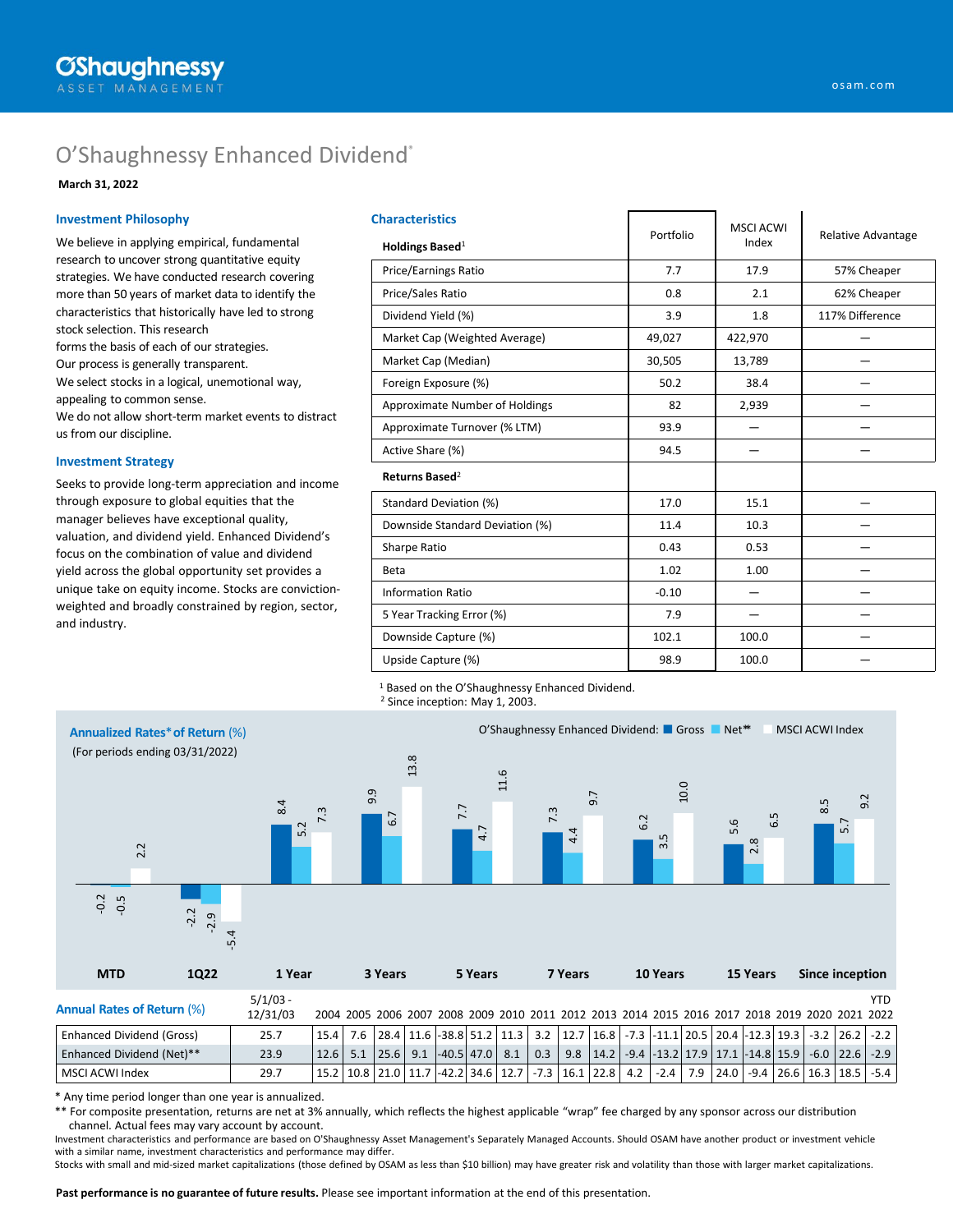## **March 31, 2022**

### **Base Rates** (05/01/2003 to 03/31/2022, gross of fees)

Base rates are a batting average for how often a strategy beats the MSCI ACWI over certain rolling time periods.

| <b>Rolling Periods</b> | Won | Lost | <b>Base Rate</b> | Avg. Excess<br>Return |
|------------------------|-----|------|------------------|-----------------------|
| 1-Year                 | 113 | 103  | 52%              | $-0.1%$               |
| 3-Years                | 104 | 88   | 54%              | $-0.7%$               |
| 5-Years                | 75  | 93   | 45%              | $-0.4%$               |
| 7-Years                | 67  | 77   | 47%              | $-0.4%$               |
| 10-Years               | 64  | 44   | 59%              | $-0.5%$               |
| 15-Years               | 13  | 35   | 27%              | $-0.5%$               |

| <b>Top 10 Holdings</b>       |       | Percent of<br>Portfolio | Dividend Yield (%)  |
|------------------------------|-------|-------------------------|---------------------|
| HP INC                       |       | 5.0                     | 2.8                 |
| PETROCHINA CO LTD            |       | 4.3                     | 6.5                 |
| CK HUTCHISON HOLDINGS LTD    |       | 3.5                     | 4.3                 |
| OMNICOM GROUP INC            |       | 3.4                     | 3.3                 |
| <b>QUEST DIAGNOSTICS INC</b> |       | 3.0                     | 1.9                 |
| A.P. MOLLER - MAERSK A/S     |       | 2.9                     | 12.3                |
| SAINT-GOBAIN (CIE DE)        |       | 2.9                     | 2.5                 |
| <b>WEYERHAEUSER CO</b>       |       | 2.8                     | 1.9                 |
| <b>TELEFONICA BRASIL SA</b>  |       | 2.2                     | 6.5                 |
| <b>CITIGROUP INC</b>         |       | 2.2                     | 3.8                 |
|                              | Total | 32.2                    | Top 10 Average: 4.6 |

## **About O'Shaughnessy Asset Management (OSAM)**

OSAM is a Stamford, Connecticut-based quantitative money management firm. We deliver a broad range of equity portfolios, from small cap to large cap and growth to value. Our clients are individual investors, institutional investors, and the high-net-worth clients of financial advisors. The firm's investment strategies are based on the research of James P. O'Shaughnessy, widely regarded as a pioneer in quantitative equity analysis. This research spans more than five decades, and Mr. O'Shaughnessy has been managing money based on its results since 1996.

For more information, please contact

O'Shaughnessy Asset Management, LLC (osam.com)

Six Suburban Avenue, Stamford, CT 06901 | 203.975.3333 |

| <b>Global Allocations (%)</b> |       | Portfolio | <b>MSCI ACWI</b> |  |  |
|-------------------------------|-------|-----------|------------------|--|--|
| <b>United States</b>          |       | 49.8      | 61.6             |  |  |
| Asia/Pacific Rim              |       | 21.2      | 16.6             |  |  |
| Europe                        |       | 20.7      | 16.0             |  |  |
| Latin America                 |       | 6.0       | 1.0              |  |  |
| Canada                        |       | 1.7       | 3.3              |  |  |
| Other                         |       | 0.7       | 1.5              |  |  |
|                               | Total | 100.0     | 100.0            |  |  |

Numbers may not add up due to rounding.



Investment characteristics and performance are based on OSAM's Separately Managed Accounts. Should OSAM have another product or investment vehicle with a similar name, investment characteristics and performance may differ.

It should not be assumed that your account holdings correspond directly to any comparative indices. Individual accounts may experience greater dispersion than the composite level dispersion (which is an asset weighted standard deviation of the accounts in the composite for the full measurement period). This is due a variety of factors, including but not limited to, the fresh start investment approach that OSAM employs and the fact that each account has its own customized re-balance frequency. Over time, dispersion should stabilize and track more closely to the composite level dispersion. Gross of fee performance computations are reflected prior to OSAM's investment advisory fee (as described in OSAM's written disclosure statement), the application of which will have the effect of decreasing the composite performance results (for example: an advisory fee of 1% compounded over a 10 year period would reduce a 10% return to an 8.9% annual return). Portfolios are managed to a target weight of 3% cash. Account information has been compiled by OSAM derived from information provided by the portfolio account systems maintained by the account custodian(s), and has not been independently verified. In calculating historical asset class performance, OSAM has relied upon information provided by the account custodian or other sources which OSAM believes to be reliable. OSAM maintains information supporting the performance results in accordance with regulatory requirements. Please remember that different types of investments involve varying degrees of risk, that past performance is no guarantee of future results, and there can be no assurance that any specific investment or investment strategy (including the investments purchased and/or investment strategies devised and/or implemented by OSAM) will be either suitable or profitable for a prospective client's portfolio. OSAM is a registered investment adviser with the SEC and a copy of our current written disclosure statement discussing our advisory services and fees continues to remain available for your review upon request.